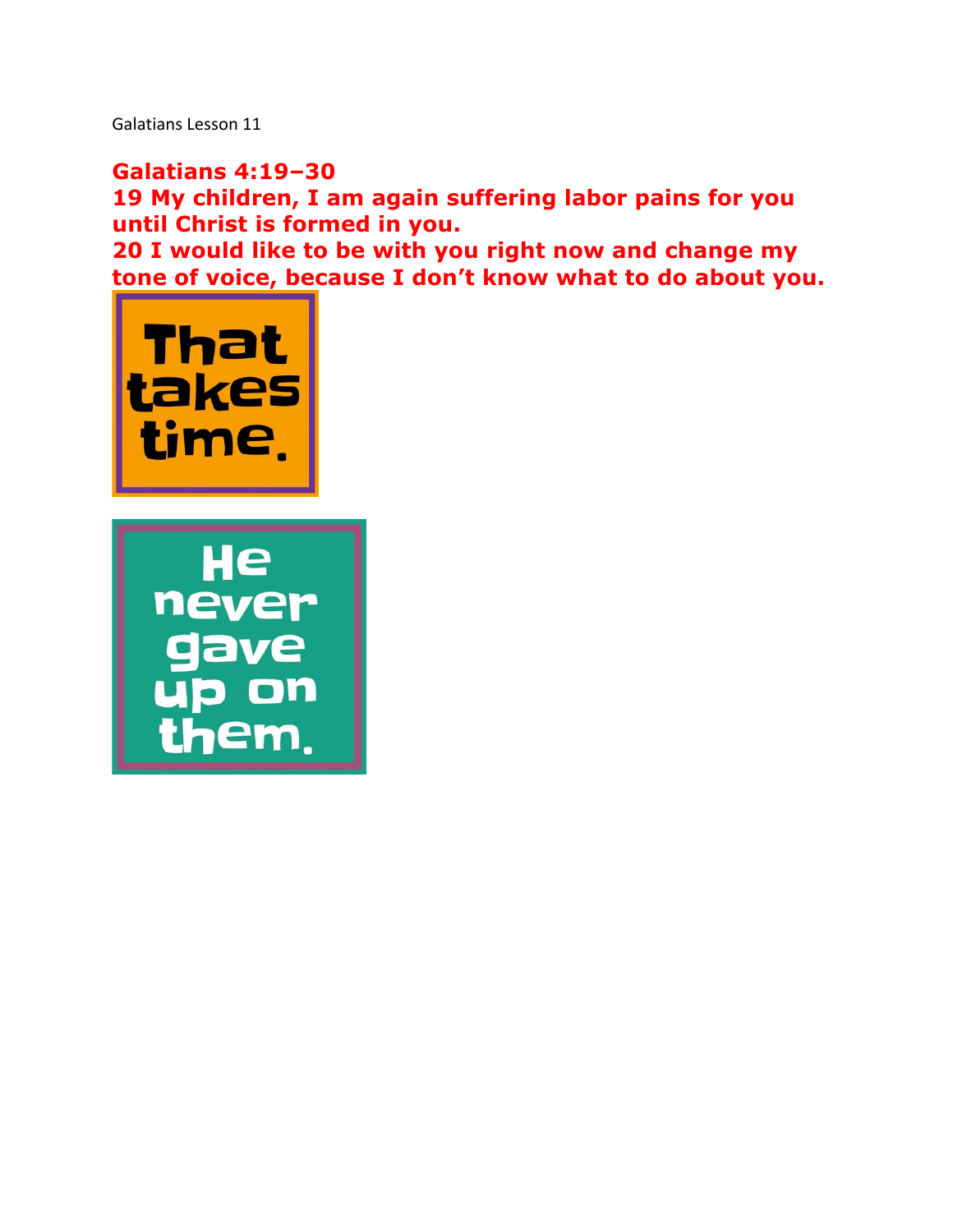

# **Genesis 12:1–9**

**1 The LORD said to Abram: Go out from your land, your relatives, and your father's house to the land that I will show you.** 

**2 I will make you into a great nation, I will bless you, I will make your name great, and you will be a blessing.** 

**3 I will bless those who bless you, I will curse those who treat you with contempt, and all the peoples on earth will be blessed through you.** 

**4 So Abram went, as the LORD had told him, and Lot went with him. Abram was 75 years old when he left Haran. 5 He took his wife Sarai…**

# **Genesis 16:1–5**

**1 Abram's wife Sarai had not borne any children for him, but she owned an Egyptian slave named Hagar.** 

**2 Sarai said to Abram, "Since the LORD has prevented me from bearing children, go to my slave; perhaps through her I can build a family." And Abram agreed to what Sarai said.** 

**3 So Abram's wife Sarai took Hagar, her Egyptian slave, and gave her to her husband Abram as a wife for him. This happened after Abram had lived in the land of Canaan 10 years.**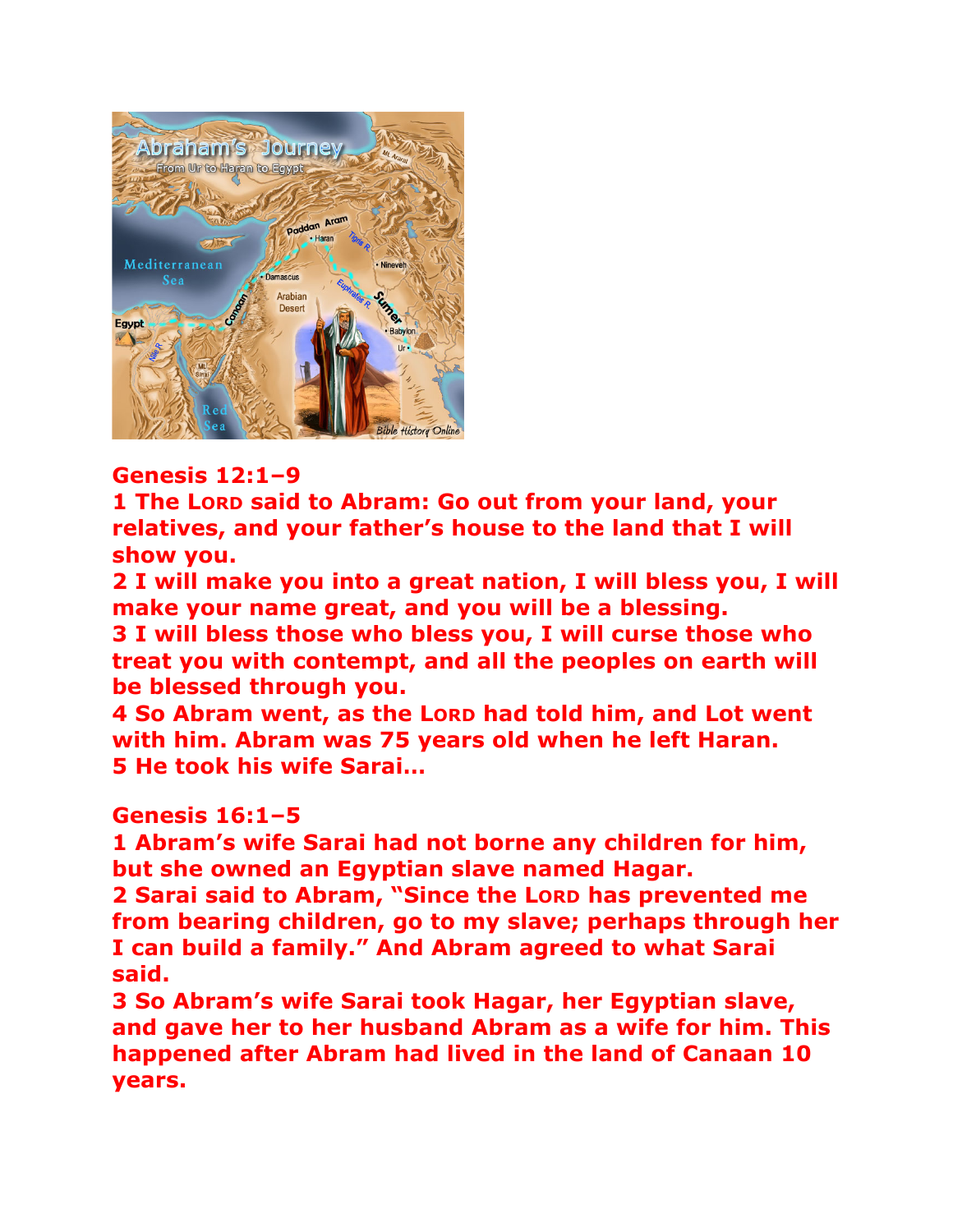God wasn't working fast enough for **Abraham and** Sarai so they thought they would help Him along.

**4 He slept with Hagar, and she became pregnant. When she realized that she was pregnant, she treated her mistress with contempt.** 

**5 Then Sarai said to Abram, "You are responsible for my suffering! I put my slave in your arms, and ever since she saw that she was pregnant, she has treated me with contempt. May the LORD judge between me and you."** 



"Your dinner is in the recipe book on page 32 and the ingredients are at the store.'

**Chuck Swindoll writes: "I read this past week of a couple (let's call them Carl and Clara) whose twenty-five year marriage was a good one. Not the most idyllic, but good.** 

**They now had three grown children who loved them dearly.** 

**They were also blessed with sufficient financial security to allow them room to dream about a lakeside retirement home. They began looking.** 

**A widower we'll call Ben was selling his place.**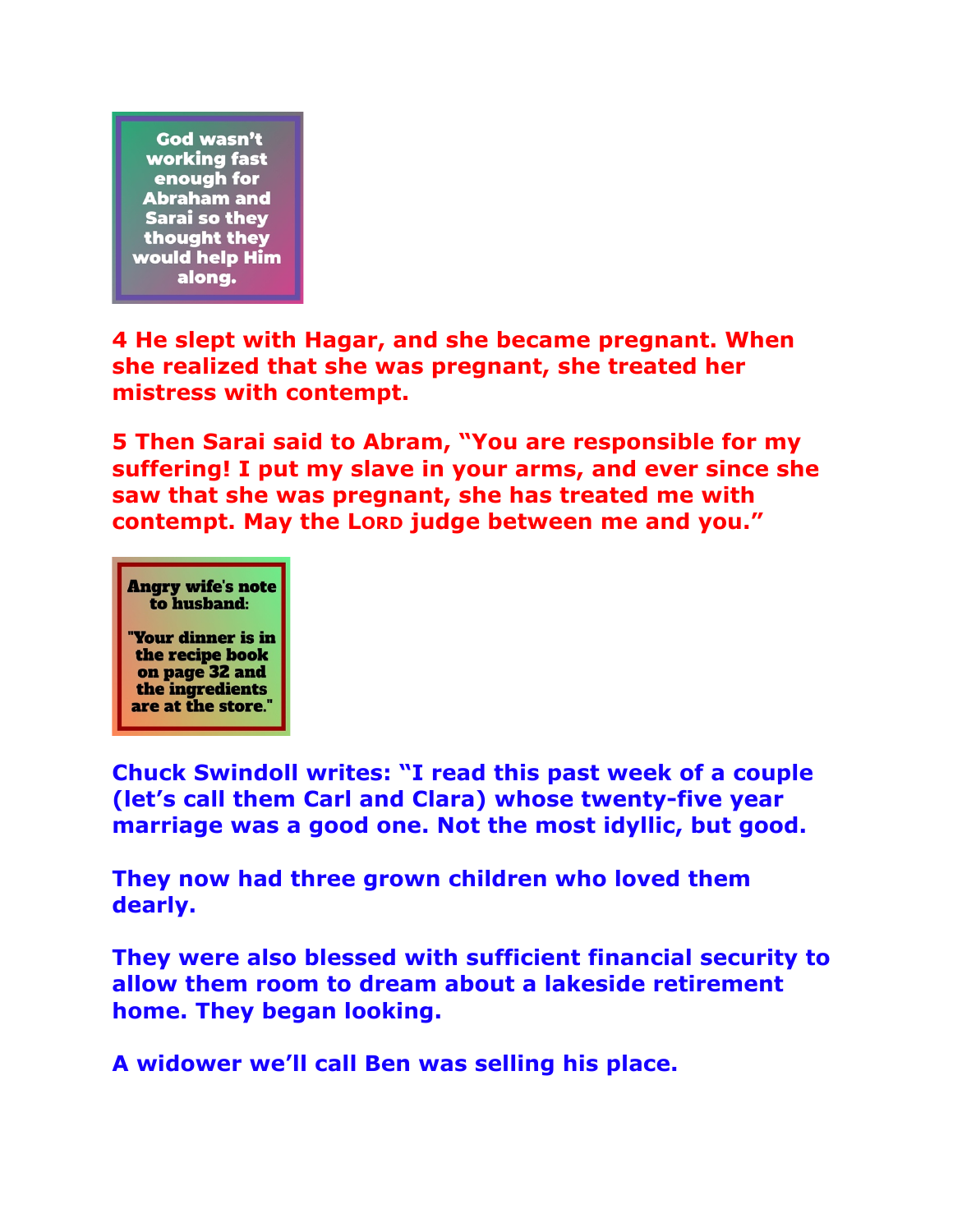**They liked it a lot and returned home to talk and plan.** 

**Months passed and one day - out of the blue, Clara told Carl she wanted a divorce. He went numb. After all these years, why?** 

**And how could she deceive him...how could she have been nursing such a scheme while they were looking at a retirement home?** 

**She said she hadn't been.** 

**Actually, this was a recent decision now that she had found another man.** 

**Who? Clara admitted it was Ben, the owner of the lake house, whom she inadvertently ran into several weeks after they had discussed the sale.** 

**They'd begun seeing each other. Since they were now 'in love,' there was no turning back.** 

**Not even the kids, who hated the idea, could dissuade their mother.**

**On the day she was to leave, Carl walked through the kitchen toward the garage. Realizing she would be gone when he returned, he hesitated, 'Well, hon, I guess this is the last time--' His voice dissolved as he broke into sobs.** 

**She felt uneasy, hurriedly got her things together, and drove north to join Ben.** 

**Less than two weeks after she moved in with Ben, her new lover, he was seized with a heart attack.** 

**He lingered a few hours...and then died."**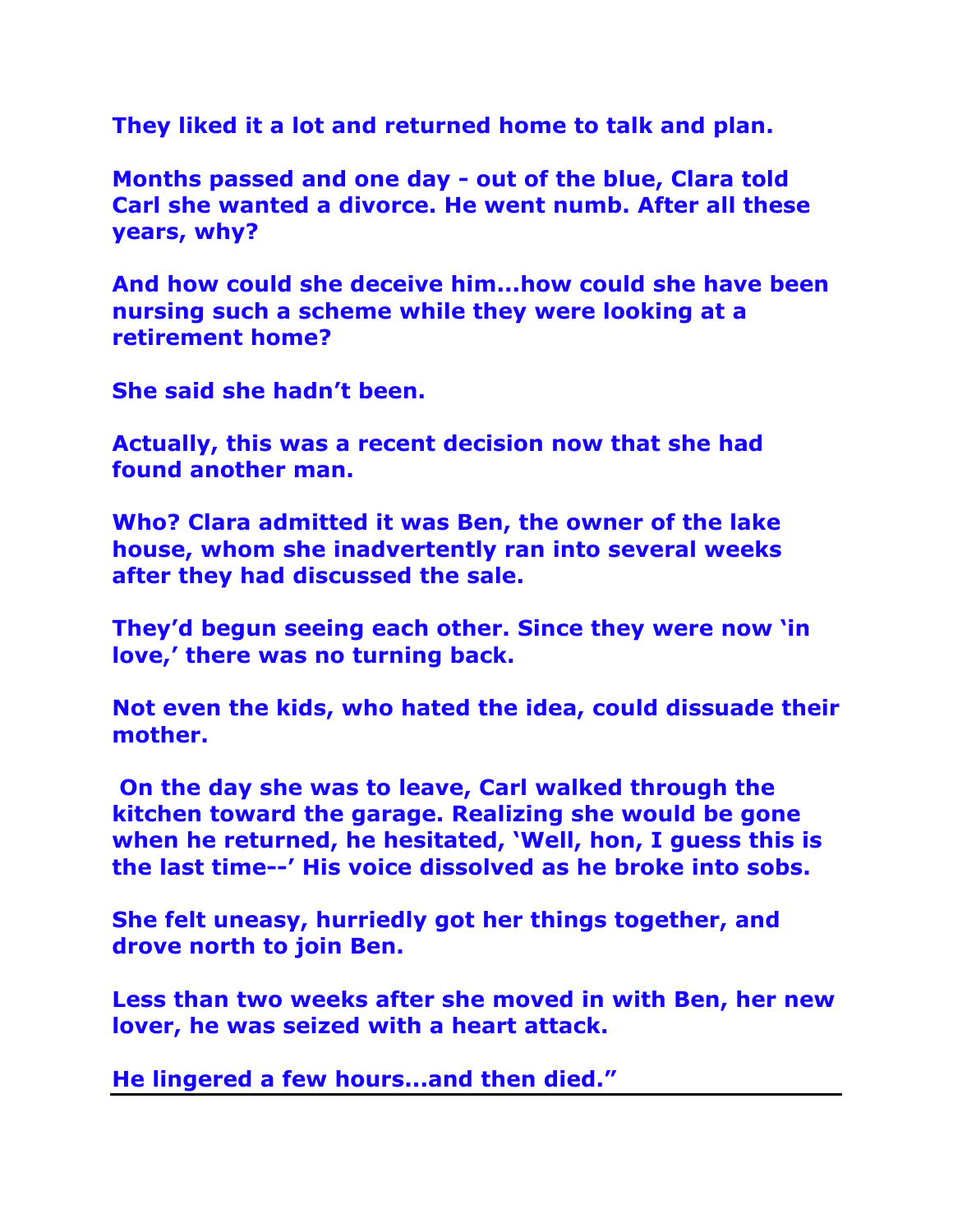### **Deuteronomy 11:26–28 (HCSB)**

**26 "Look, today I set before you a blessing and a curse: 27 there will be a blessing, if you obey the commands of the LORD your God I am giving you today, 28 and a curse, if you do not obey the commands of the LORD your God and you turn aside from the path I command you today by following other gods you have not known.** 

#### **Genesis 17:1**

**1 When Abram was 99 years old, the LORD appeared to him…**

### **Genesis 17:15–16 (HCSB)**

**15 God said to Abraham, "As for your wife Sarai, do not call her Sarai, for Sarah will be her name. 16 I will bless her; indeed, I will give you a son by her. I will bless her, and she will produce nations; kings of peoples will come from her."** 

**Gal 4:22 For it is written that Abraham had two sons, one by a slave and the other by a free woman.** 

**23 But the one by the slave was born according to the impulse of the flesh, (Ishmael) while the one by the free woman (Isaac) was born as the result of a promise.** 

**24 These things are illustrations, for the women represent the two covenants. One is from Mount Sinai and bears children into slavery—this is Hagar.** 

**25 Now Hagar is Mount Sinai in Arabia and corresponds to the present Jerusalem, for she is in slavery with her children.** 

**26 But the Jerusalem above is free, and she is our mother.**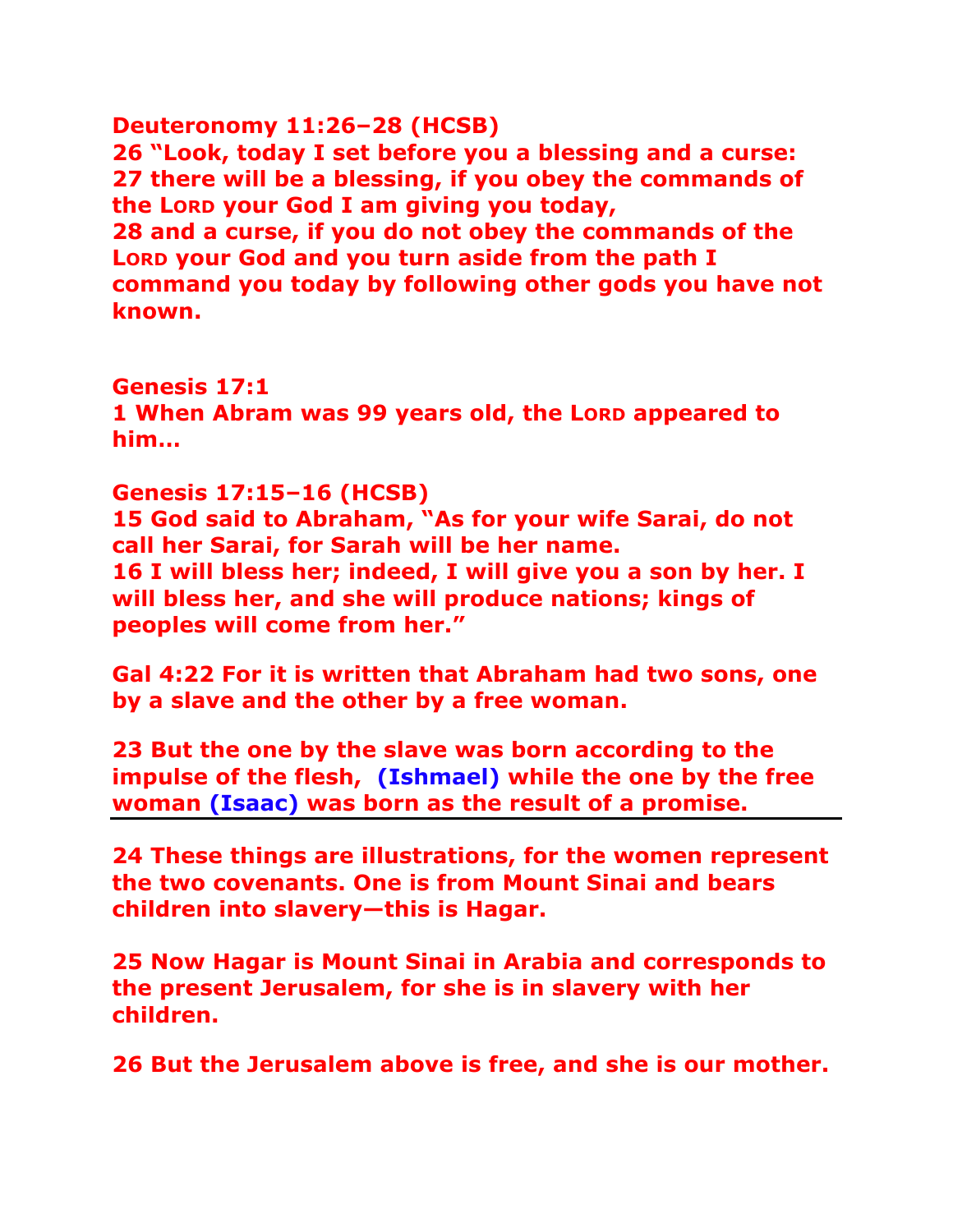**Daniel McGraw** 

**Giving up on Religion**

**Here is an interesting idea. Why don't you just give up on religion? Religion has caused wars. Religion drives people to do crazy things. Religion is just a way of controlling people.** 

**These are all things that I have heard often when I am talking with people.** 

**Before I get too far, I need to point out, that I am not against religion.** 

**On the contrary I am all for it in the right context. My story is simply about me giving up on my ideas on what my religion actually is.**

**Growing up in west Texas, you never asked anyone if they believe in God.**

**No, you simply asked people what church do you go to.** 

**So growing up I was set with this notion that everyone around me was religious and that church was where you had to go every Sunday and that the bible was a book on how to live your life.**

**So I got good at that, because "hey that's what you are supposed to do right?"** 

**It was in this setting that I learned about Jesus and how he died on the cross to save us from our sins. Well I knew that I had sinned before so I decided that I needed to accept Christ and try to live a better life in order to earn love from God.**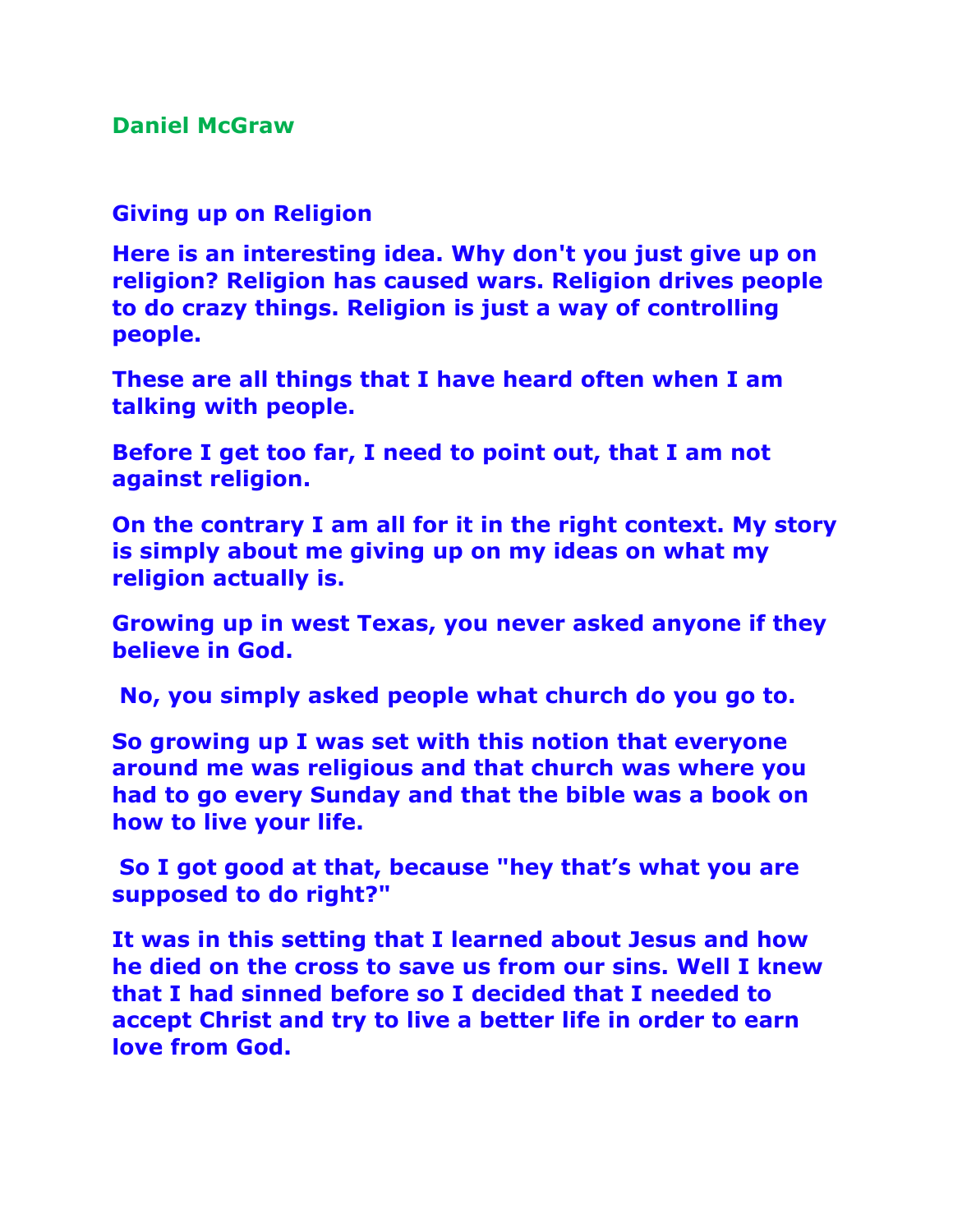**So I became a self proclaimed super Christian. I would go to church every Sunday and do everything that our youth group offered. Church camps, mission trips, you name it, you could find me there.**

**They say that in university you can find out what you really believe.** 

**So I went to my university and got involved in a church very quickly.** 

**I had to keep up my life of being a super Christian because I needed to do these things to be right with God.** 

**There however was something missing throughout this... love.** 

**Not that God didn't love me but I didn't love God.** 



**To fix this, I got involved in more and more stuff.** 

**I joined a student group that talked about sharing their faith a lot.** 

**They challenged me to take a class on that and I agreed because hey that is something we are told to do.** 

**I didn't want to but it checked another box so I went.** 

**From here the teacher asked if I would go on a summer trip that the focus was to grow in that.** 

**Again, I couldn't help but to go although I didn't want to at the time.**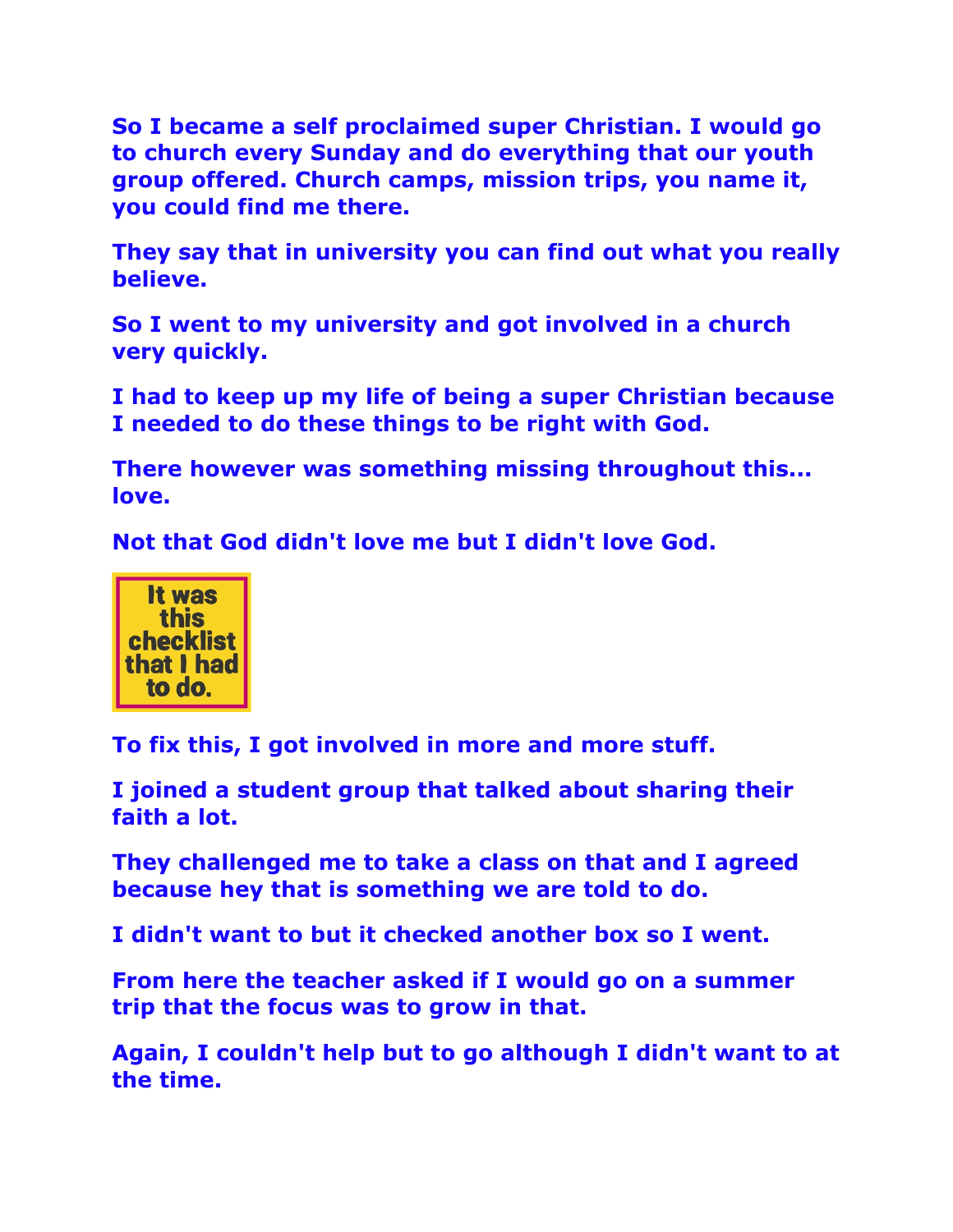**So you might be asking yourself "What does this have to do with giving up religion?"** 

**Well one hot summer day in Branson, Missouri I was sharing my faith with someone outside of shopping mall.** 

**I had already talked about how God had created you and has a wonderful plan for your life but what keeps us from experiencing this is our own imperfections that have separated us from God.** 

**I had shared that Jesus Christ came to earth to live the perfect life and die for our imperfections and was in the middle of sharing how all you have to do is accept it when I realized "This is what I believe!"** 

**I had always agreed with this but until this point it had not clicked what that actually meant.** 

**I had lived my whole life focused on what I thought was the religion of Christianity.** 

**I had always thought you had to earn your salvation or relationship with God through faith and works.** 

**It had finally clicked though. It is not a check list but a relationship with God that Christianity is all about.** 

**That is what I had missed out on.** 

**My "religion" was getting in the way of me experiencing that.** 

**So at this point I decided to drop my religion and start my relationship with God.**

**I started to read my bible, not because I was told to, but because I wanted to know what the God who created me and died for me says.**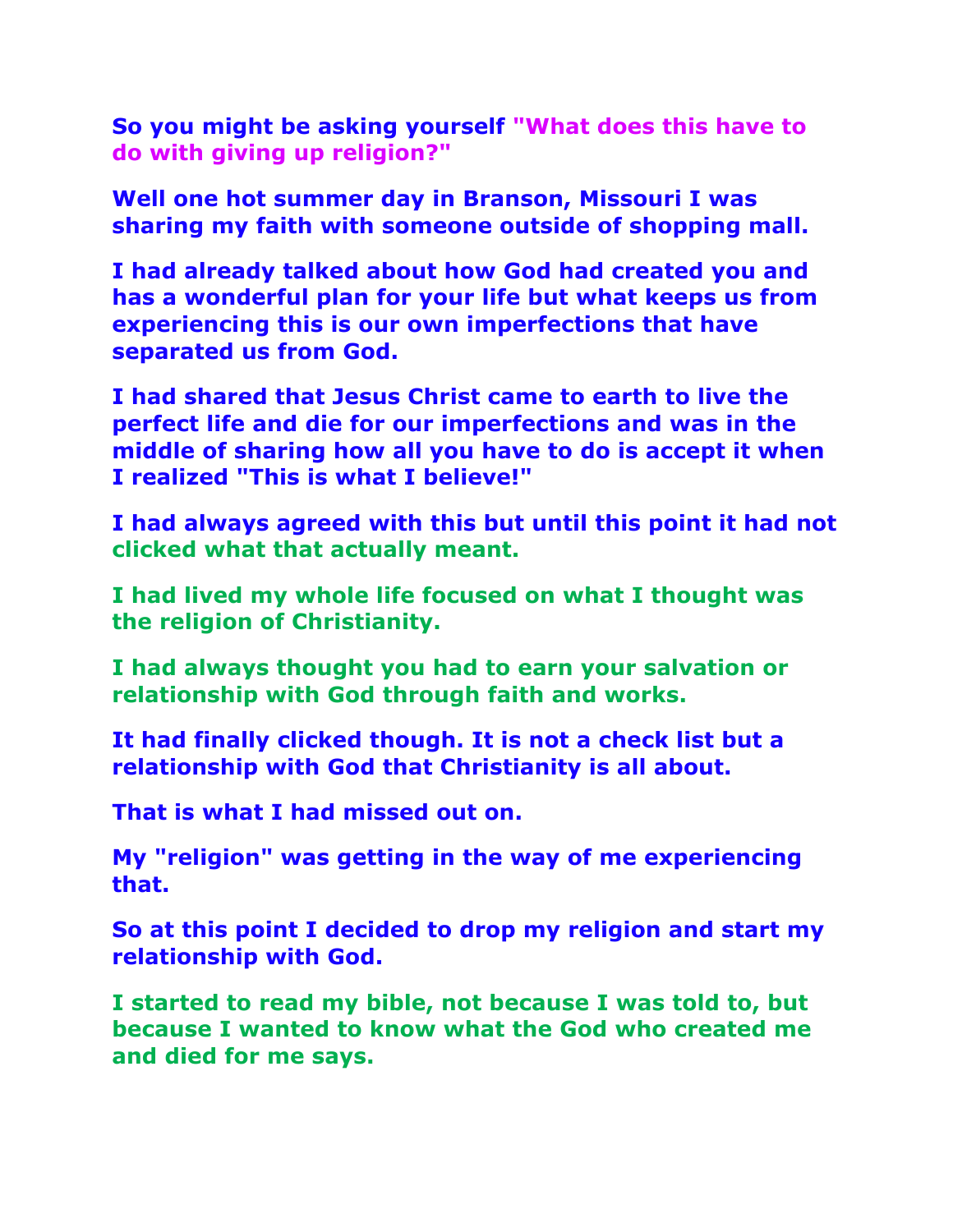**I gave up on the shame that followed me every time I made a mistake because I am not trying to earn this anymore.** 

**It was given to me as a free gift from Christ.** 

**A surprising thing happened then, I became a better person.** 

**This came from wanting to be more like Christ not because it was a rule to follow.** 

**I am far from perfect, I still do bad things, but these do not define me.** 

**Jesus paid the ultimate price and took the punishment I deserved and now when God looks at me He sees Christ's holiness and not my mistakes.** 

**My life is far from easy but it is filled with so much more freedom that can only be found in Jesus.**

**27 For it is written: Rejoice, childless woman, who does not give birth. Burst into song and shout, you who are not in labor, for the children of the desolate are many, more numerous than those of the woman who has a husband.** 

**28 Now you, brothers, like Isaac, are children of promise.** 



**Genesis 21:8–21 (HCSB)**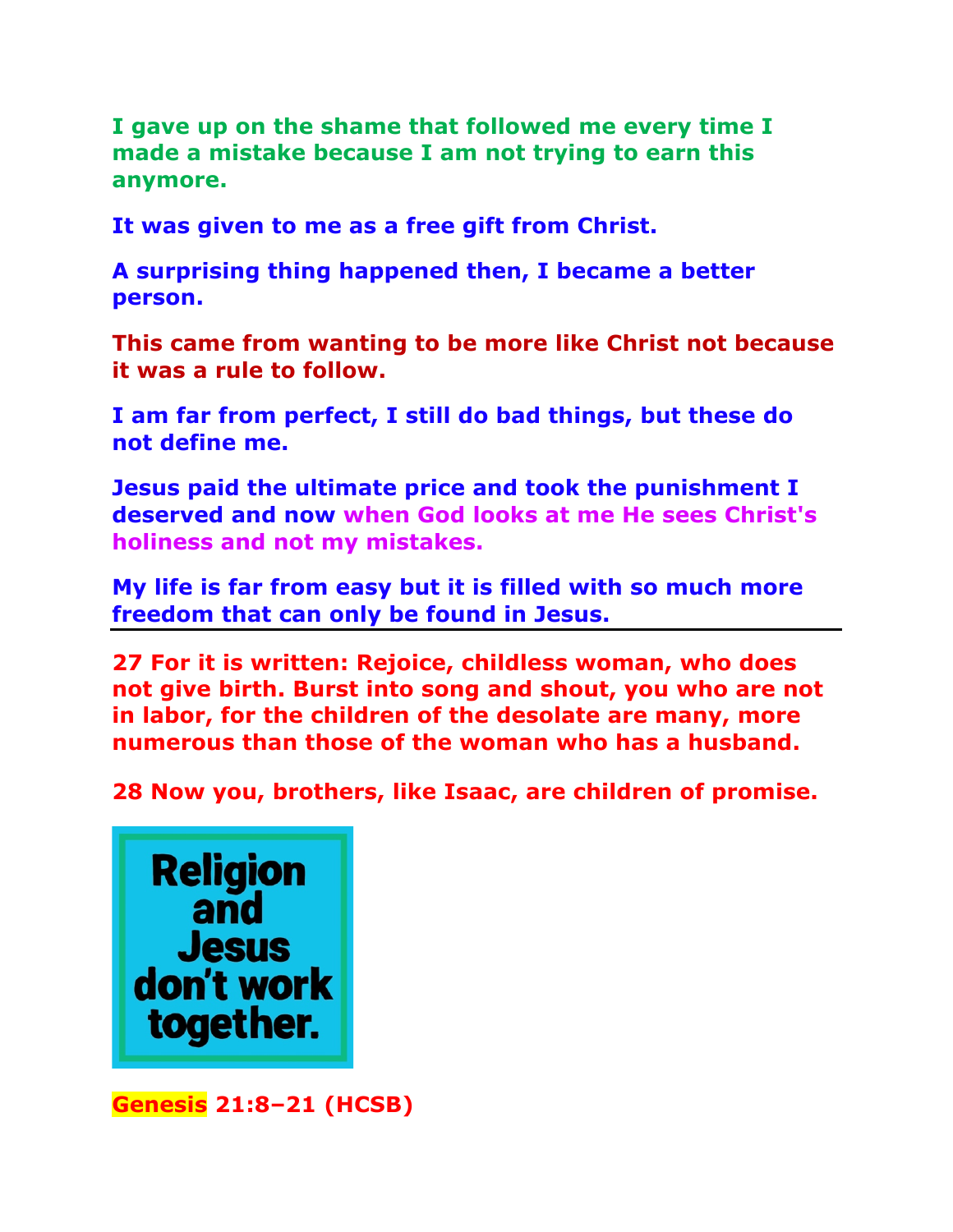**8 The child (Isaac) grew and was weaned, and Abraham held a great feast on the day Isaac was weaned. 9 But Sarah saw the son mocking —the one Hagar the Egyptian had borne to Abraham.** 

**Gal 4:29 But just as then the child born according to the flesh persecuted the one born according to the Spirit, so also now.** 

**10 So she said to Abraham, "Drive out this slave with her son, for the son of this slave will not be a coheir with my son Isaac!"** 



**Gal 4:30 But what does the Scripture say? Drive out the slave and her son, for the son of the slave will never be a coheir with the son of the free woman.** 

**Religion**<br>and **Jesus** don't work together.